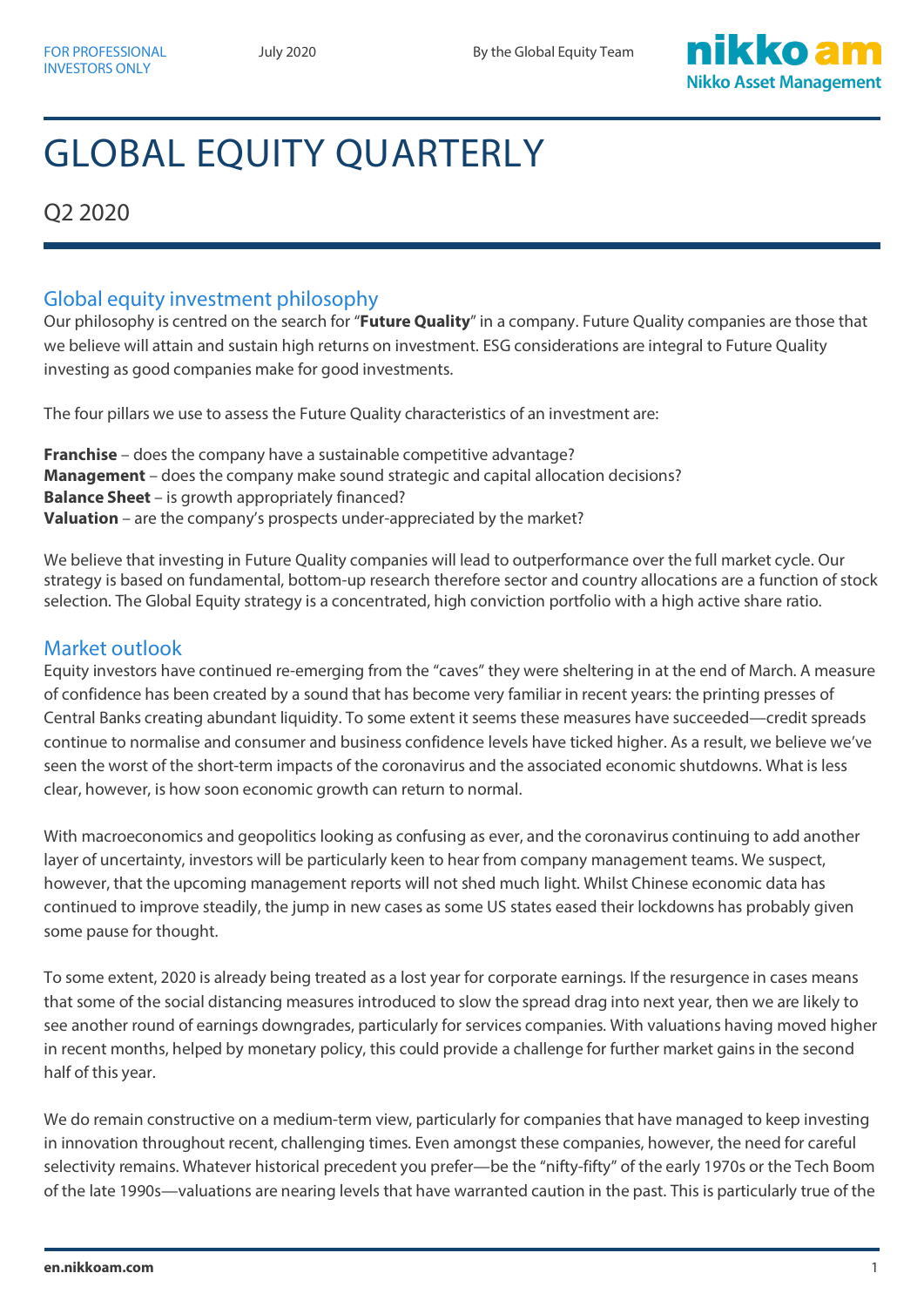

information technology sector, but the price paid for innovation is high across the market. We remain particularly watchful where these valuations are not supported by cash flow generation.

At some stage, we believe there will be a re-evaluation of some of today's apparent truths. It remains unclear what this will be the nature of the (likely macroeconomic) shock that causes this reassessment, and how it will dictate market leadership at that point. The coronavirus looks as likely a source of this resolution as any in the near-term. If one of the hundred plus vaccines currently in clinical development are demonstrated to be effective as well as safe, and the new normal looks a lot like the old normal (just with a lot more liquidity in the system), then returning consumer spending and inflation could necessitate rising interest rates. This would likely nudge higher the historically low discount rates that support the frothiest parts of the market, favouring more cyclical companies.

If, on the other hand, these vaccines fail to confer a lasting immunity to the virus, and social distancing continues to severely handicap employment and growth, recent gains in equity markets could be reversed and defensive sectors could reassert their leadership.

Whichever of these two paths that we might eventually be forced to follow, we are confident that the core characteristics of "Future Quality" will be a useful guide.



# Global Equity Strategy Composite Performance to Q2 2020

| <b>Nikko AM Gross Annualised</b><br><b>Returns (USD)</b> % | 1 vear | 2 years | 3 years | 5 years | <b>Since</b><br><b>Inception</b> |
|------------------------------------------------------------|--------|---------|---------|---------|----------------------------------|
| <b>Global Equity Strategy Composite</b>                    | 8.79   | 10.08   | 13.43   | 11.29   | 11.76                            |
| All Countries World Index*                                 | 2.11   | 3.91    | 6.14    | 6.46    | 6.20                             |
| <b>Excess Return</b>                                       | 6.68   | 6.17    | 7.29    | 4.84    | 5.57                             |

\*The benchmark for this composite is MSCI All Countries World Index. The benchmark was the MSCI All Countries World Index ex AU since inception of the composite to 31 March 2016. Inception date for the composite is 01 October 2014. Source: MSCI. Returns are based on Nikko AM Global's (hereafter referred to as the "Firm") Global Equity Strategy Composite returns. The Firm claims compliance with the Global Investment Performance Standards (GIPS®) and has prepared and presented this report in compliance with the GIPS. Returns for periods in excess of 1 year are annualized. Returns are AUD based and are calculated gross of advisory and management fees, custodial fees and withholding taxes, but are net of transaction costs and include reinvestment of dividends and interest. Past performance does not guarantee future returns. Data as of 30 June 2020.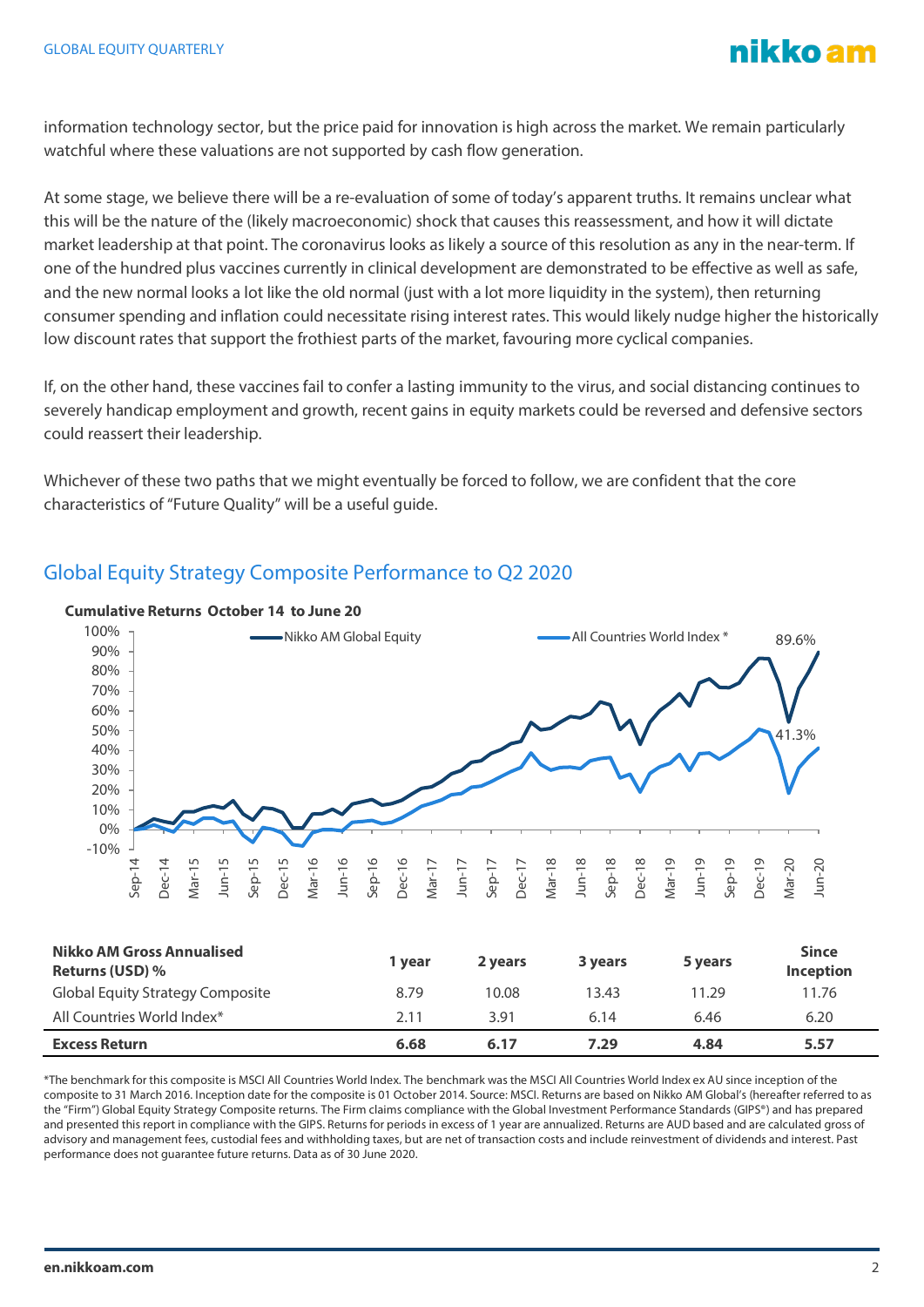# Nikko AM Global Equity: Capability profile and available funds (as at 30 June 2020)

| Available strategies        | Global ACWI, Global EAFE, Global Developed, Global ex specific country, Sharia, Dividend            |            |  |  |
|-----------------------------|-----------------------------------------------------------------------------------------------------|------------|--|--|
| Available vehicles          | UCITS-SICAV, Country domiciled mutual funds, unit trusts, investment trusts and segregated accounts |            |  |  |
| Key Features of Global ACWI | <b>Current Positioning</b>                                                                          | Guidelines |  |  |
| Investment Objective        | +3% vs MSCI AC World                                                                                |            |  |  |
| No. of holdings             | 41                                                                                                  | $40 - 50$  |  |  |
| Active share                | 89.9%                                                                                               | $90 - 95%$ |  |  |
| Cash                        | $0.7\%$                                                                                             | $0 - 3\%$  |  |  |

Past performance is not indicative of future performance.

This is provided as supplementary information to the performance reports prepared and presented in compliance with the Global Investment Performance Standards (GIPS®). Nikko AM Representative Global Equity account. Source: Nikko AM, FactSet.

## Nikko AM Global Equity Team



This Edinburgh based team provides solutions for clients seeking global exposure. Their unique approach, a combination of Experience, Future Quality and Execution, means they are continually "joining the dots" across geographies, sectors and companies, to find the opportunities that others simply don't see.

### **Experience**

Our five portfolio managers have an average of 23 years' industry experience and have worked together as a Global Equity team for eight years. Two portfolio analysts, Michael Chen (joined in February 2019) and Ellie Stephenson (joined in September 2019) are the first in a new generation of talent on the path to becoming portfolio managers. The team's deliberate flat structure fosters individual accountability and collective responsibility. It is designed to take advantage of the diversity of backgrounds and areas of specialisation to ensure the team can find the investment opportunities others don't.

#### **Future Quality**

The team's philosophy is based on the belief that investing in a portfolio of Future Quality companies will lead to outperformance over the long term. They define Future Quality as a business that can generate sustained growth in cash flow and improving returns on investment. They believe the rewards are greatest where these qualities are sustainable and the valuation is attractive. This concept underpins everything the team does.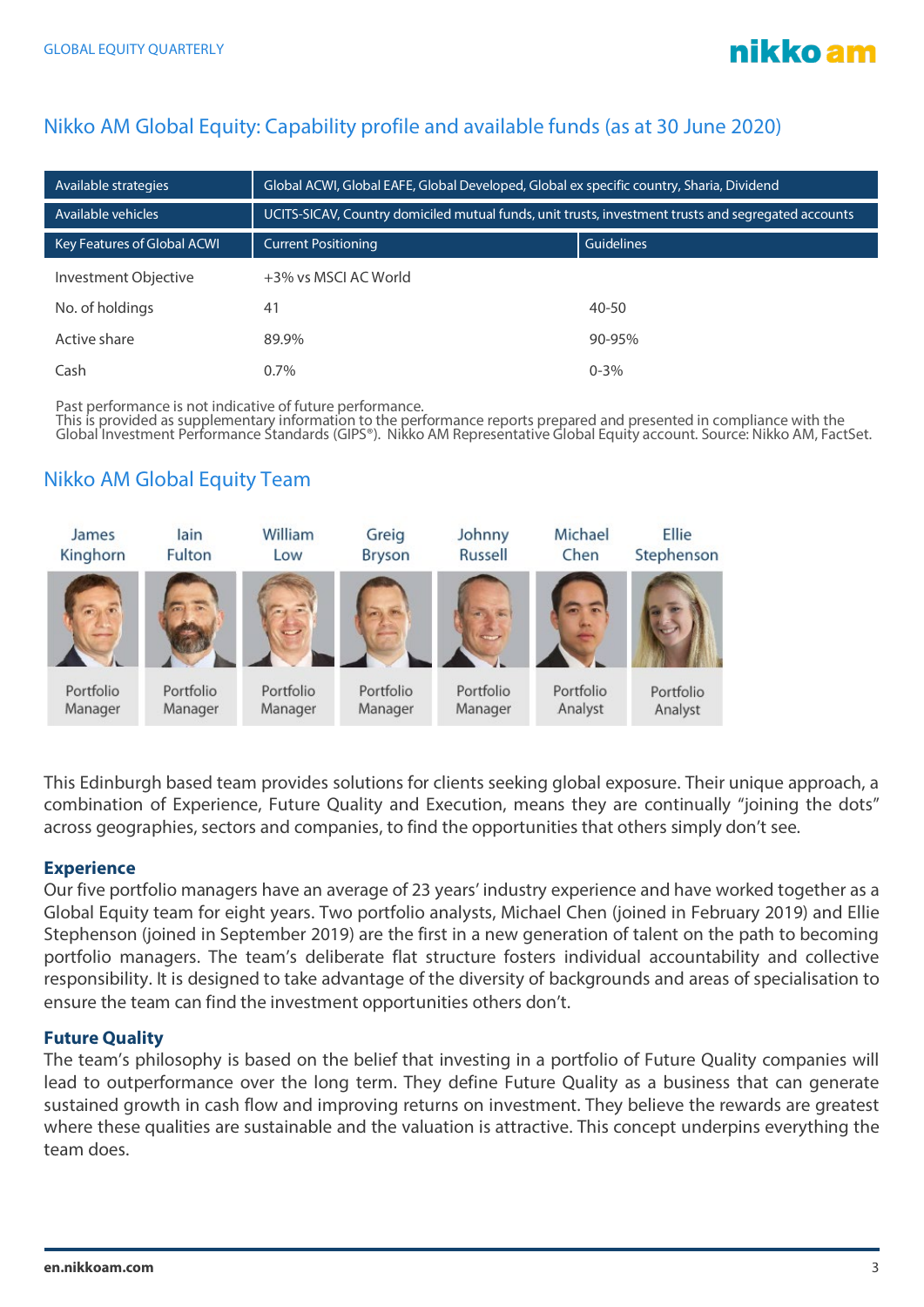

#### **Execution**

Effective execution is essential to fully harness Future Quality ideas in portfolios. We combine a differentiated process with a highly collaborative culture to achieve our goal: high conviction portfolios delivering the best outcome for clients. It is this combination of extensive experience, Future Quality style and effective execution that offers a compelling and differentiated outcome for our clients.

## About Nikko Asset Management

With USD 235.4 billion\* under management, Nikko Asset Management is one of Asia's largest asset managers, providing high-conviction, active fund management across a range of Equity, Fixed Income, Multi-Asset and Alternative strategies. In addition, its complementary range of passive strategies covers more than 20 indices and includes some of Asia's largest exchange-traded funds (ETFs).

\*Consolidated assets under management and sub-advisory of Nikko Asset Management and its subsidiaries as of 30 June 2020.

#### Risks

**Emerging markets risk** - the risk arising from political and institutional factors which make investments in emerging markets less liquid and subject to potential difficulties in dealing, settlement, accounting and custody.

**Currency risk** - this exists when the strategy invests in assets denominated in a different currency. A devaluation of the asset's currency relative to the currency of the Sub-Fund will lead to a reduction in the value of the strategy.

**Operational risk** - due to issues such as natural disasters, technical problems and fraud.

**Liquidity risk** - investments that could have a lower level of liquidity due to (extreme) market conditions or issuer-specific factors and or large redemptions of shareholders. Liquidity risk is the risk that a position in the portfolio cannot be sold, liquidated or closed at limited cost in an adequately short time frame as required to meet liabilities of the Strategy.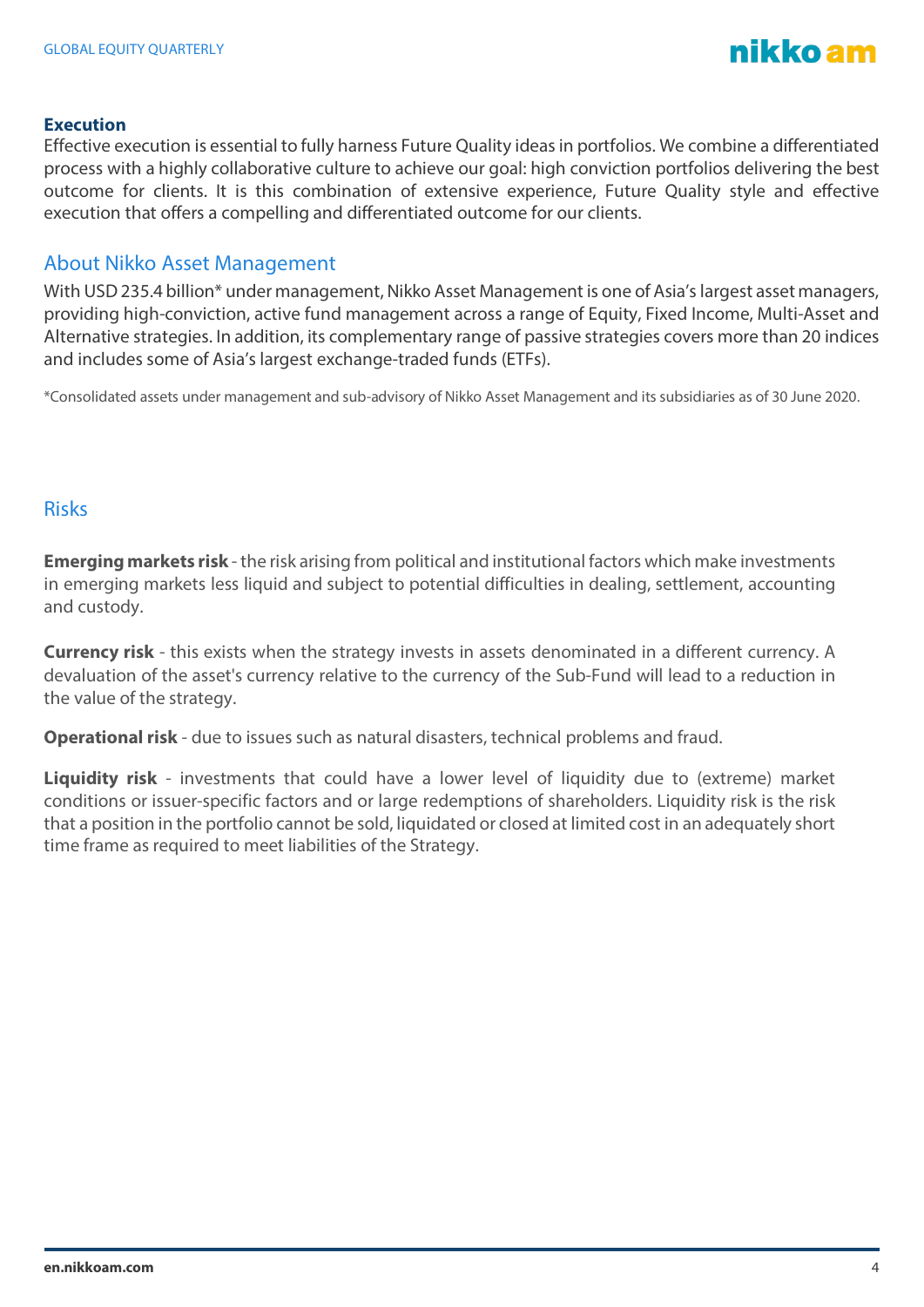

### Important Information

This document is prepared by Nikko Asset Management Co., Ltd. and/or its affiliates (**Nikko AM**) and is for distribution only under such circumstances as may be permitted by applicable laws. This document does not constitute personal investment advice or a personal recommendation and it does not consider in any way the objectives, financial situation or needs of any recipients. All recipients are recommended to consult with their independent tax, financial and legal advisers prior to any investment. This document is for information purposes only and is not intended to be an offer, or a solicitation of an offer, to buy or sell any investments or participate in any trading strategy. Moreover, the information in this document will not affect Nikko AM's investment strategy in any way. The information and opinions in this document have been derived from or reached from sources believed in good faith to be reliable but have not been independently verified. Nikko AM makes no guarantee, representation or warranty, express or implied, and accepts no responsibility or liability for the accuracy or completeness of this document. No reliance should be placed on any assumptions, forecasts, projections, estimates or prospects contained within this document. This document should not be regarded by recipients as a substitute for the exercise of their own judgment. Opinions stated in this document may change without notice. In any investment, past performance is neither an indication nor guarantee of future performance and a loss of capital may occur. Estimates of future performance are based on assumptions that may not be realised. Investors should be able to withstand the loss of any principal investment. The mention of individual securities, sectors, regions or countries within this document does not imply a recommendation to buy or sell. Nikko AM accepts no liability whatsoever for any loss or damage of any kind arising out of the use of all or any part of this document, provided that nothing herein excludes or restricts any liability of Nikko AM under applicable regulatory rules or requirements. All information contained in this document is solely for the attention and use of the intended recipients. Any use beyond that intended by Nikko AM is strictly prohibited.

Japan: The information contained in this document pertaining specifically to the investment products is not directed at persons in Japan nor is it intended for distribution to persons in Japan. Registration Number: Director of the Kanto Local Finance Bureau (Financial Instruments firms) No. 368 Member Associations: The Investment Trusts Association, Japan/Japan Investment Advisers Association.

**United Kingdom and rest of Europe**: This document is communicated by Nikko Asset Management Europe Ltd, which is authorised and regulated in the United Kingdom by the Financial Conduct Authority (the FCA) (FRN 122084). This document constitutes a financial promotion for the purposes of the Financial Services and Markets Act 2000 (as amended) (FSMA) and the rules of the FCA in the United Kingdom, and is directed at professional clients as defined in the FCA Handbook of Rules and Guidance.

**United States**: This document may not be duplicated, quoted, discussed or otherwise shared without prior consent. Any offering or distribution of a Fund in the United States may only be conducted via a licensed and registered broker-dealer or a duly qualified entity. Nikko Asset Management Americas, Inc. is a United States Registered Investment Adviser.

**Singapore**: This document is for information to institutional investors as defined in the Securities and Futures Act (Chapter 289), and intermediaries only. Nikko Asset Management Asia Limited (Co. Reg. No. 198202562H) is regulated by the Monetary Authority of Singapore.

**Hong Kong**: This document is for information to professional investors as defined in the Securities and Futures Ordinance, and intermediaries only. The contents of this document have not been reviewed by the Securities and Futures Commission or any regulatory authority in Hong Kong. The fund is not authorised by the Securities and Futures Commission and therefore it is not available to Hong Kong retail investors. Nikko Asset Management Hong Kong Limited is a licensed corporation in Hong Kong.

**Australia**: This document is issued in Australia by Nikko AM Limited (ABN 99 003 376 252, AFSL 237563). It is for the use of wholesale clients, researchers, licensed financial advisers and their authorised representatives only.

**New Zealand**: This document is issued in New Zealand by Nikko Asset Management New Zealand Limited (Company No. 606057, FSP22562). It is for the use of wholesale clients, researchers, licensed financial advisers and their authorised representatives only.

**Kingdom of Bahrain**: The document has not been approved by the Central Bank of Bahrain which takes no responsibility for its contents. No offer to the public to purchase the Strategy will be made in the Kingdom of Bahrain and this document is intended to be read by the addressee only and must not be passed to, issued to, or shown to the public generally.

**Kuwait**: This document is not for general circulation to the public in Kuwait. The Strategy has not been licensed for offering in Kuwait by the Kuwaiti Capital Markets Authority or any other relevant Kuwaiti government agency. The offering of the Strategy in Kuwait on the basis a private placement or public offering is, therefore, restricted in accordance with Decree Law No. 7 of 2010 and the bylaws thereto (as amended). No private or public offering of the Strategy is being made in Kuwait, and no agreement relating to the sale of the Strategy will be concluded in Kuwait. No marketing or solicitation or inducement activities are being used to offer or market the Strategy in Kuwait.

**Kingdom of Saudi Arabia**: This document is communicated by Nikko Asset Management Europe Ltd (Nikko AME), which is authorised and regulated by the Financial Services and Markets Act 2000 (as amended) (FSMA) and the rules of the Financial Conduct Authority (the FCA) in the United Kingdom (the FCA Rules). This document should not be reproduced, redistributed, or sent directly or indirectly to any other party or published in full or in part for any purpose whatsoever without a prior written permission from Nikko AME.This document does not constitute investment advice or a personal recommendation and does not consider in any way the suitability or appropriateness of the subject matter for the individual circumstances of any recipient. In providing a person with this document, Nikko AME is not treating that person as a client for the purposes of the FCA Rules other than those relating to financial promotion and that person will not therefore benefit from any protections that would be available to such clients. Nikko AME and its associates and/or its or their officers, directors or employees may have or have had positions or material interests, may at any time make purchases and/or sales as principal or agent, may provide or have provided corporate finance services to issuers or may provide or have provided significant advice or investment services in any investments referred to in this document or in related investments. Relevant confidential information, if any, known within any company in the Nikko AM group or Sumitomo Mitsui Trust Holdings group and not available to Nikko AME because of regulations or internal procedure is not reflected in this document. The investments mentioned in this document may not be eligible for sale in some states or countries, and they may not be suitable for all types of investors.

**Oman**: The information contained in this document nether constitutes a public offer of securities in the Sultanate of Oman as contemplated by the Commercial companies law of Oman (Royal decree 4/74) or the Capital Markets Law of Oman (Royal Decree80/98, nor does it constitute an offer to sell, or the solicitation of any offer to buy non-Omani securities in the Sultanate of Oman as contemplated by Article 139 of the Executive Regulations to the Capital Market law (issued by Decision No. 1/2009). This document is not intended to lead to the conclusion of any contract of whatsoever nature within the territory of the Sultanate of Oman. Qatar (excluding QFC): The Strategies are only being offered to a limited number of investors who are willing and able to conduct an independent investigation of the risks involved in an investment in such Strategies. The document does not constitute an offer to the public and should not be reproduced, redistributed, or sent directly or indirectly to any other party or published in full or in part for any purpose whatsoever without a prior written permission from Nikko Asset Management Europe Ltd (Nikko AME). No transaction will be concluded in your jurisdiction and any inquiries regarding the Strategies should be made to Nikko AME.

United Arab Emirates (excluding DIFC): This document and the information contained herein, do not constitute, and is not intended to constitute, a public offer of securities in the United Arab Emirates and accordingly should not be construed as such. The Strategy is only being offered to a limited number of investors in the UAE who are (a) willing and able to conduct an independent investigation of the risks involved in an investment in such Strategy, and (b) upon their specific request.

The Strategy has not been approved by or licensed or registered with the UAE Central Bank, the Securities and Commodities Authority or any other relevant licensing authorities or governmental agencies in the UAE. This document is for the use of the named addressee only and should not be given or shown to any other person (other than employees, agents or consultants in connection with the addressee's consideration thereof).

No transaction will be concluded in the UAE and any inquiries regarding the Strategy should be made to Nikko Asset Management Europe Ltd.

**Republic of Korea**: This document is being provided for general information purposes only, and shall not, and under no circumstances is, to be construed as, an offering of financial investment products or services. Nikko AM is not making any representation with respect to the eligibility of any person to acquire any financial investment product or service. The offering and sale of any financial investment product is subject to the applicable regulations of the Republic of Korea. Any